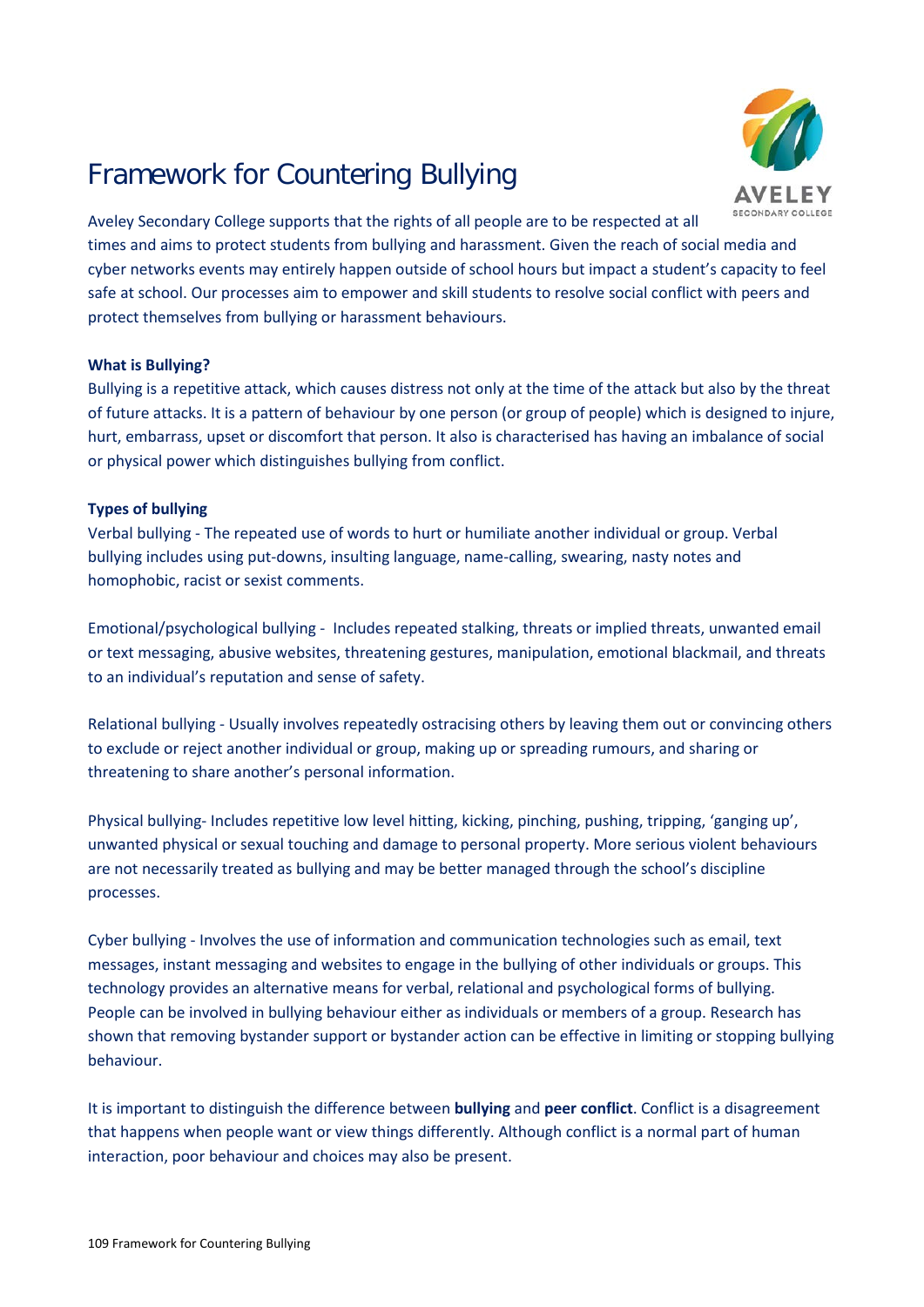At Aveley Secondary College we will implement the following structures and strategies:

- promote collaborative relationships between the school, parents and the wider community to develop and implement school-based strategies and programs with students
- develop a whole-school Positive Student Behaviour plan based on the teaching and recognition of respectful and pro-social behaviour
- develop active, trusting relationships within the whole school community
- establish a skilled and appropriately resourced student support team
- provide professional learning for staff and parents in identifying, preventing and addressing bullying
- promote a school culture that seeks to be proactive and restore relationships affected by persistent or unresolved conflict
- promote positive staff role modelling
- regularly evaluate and review strategies.

## **Targeted Intervention**

Aveley Secondary College will identify and respond to bullying behaviours early. Targeted early intervention strategies include:

- raise awareness and plan around specific forms of bullying, such as cyber-bullying and racism
- identify and target early signs of problematic peer relationship issues within the school community
- identify individuals and groups at risk that require targeted programs
- teach effective bystander behaviour to targeted groups or for specific situations
- teach pro-social behaviour to identified students and groups
- provide access to specialist/pastoral care staff and case management processes for students at risk of being targeted or those who demonstrate bullying behaviour
- promote the inclusion of parents of students at risk in identifying and addressing bullying behaviours that may be occurring within the community

#### **Intervention for Bullying Incidents**

Aveley Secondary College procedures for responding to incidents of bullying include:

- staff are provided with support and training to manage bullying situations as they occur
- staff, students and parents have processes for reporting incidents or when they become aware that a student needs support because of bullying
- intervention practices that resolve conflicts, restore relationships, and promote tolerance and social problem-solving are used for responding to bullying incidents
- there are processes for recording and monitoring bullying incidents and interventions
- bullied students are provided with supports to promote recovery and resilience
- case management of students involved in persistent bullying is implemented

#### **Expectations for Parents**

Aveley Secondary College recommends that parents follow these guidelines if their child is experiencing bullying

- Encourage your child to report incidents of bullying, harassment or a conflict they are having trouble dealing with, even if this means attending a meeting or helping them write their account.
- Help clarify with your child or the school who the information needs to go to (generally student services staff)